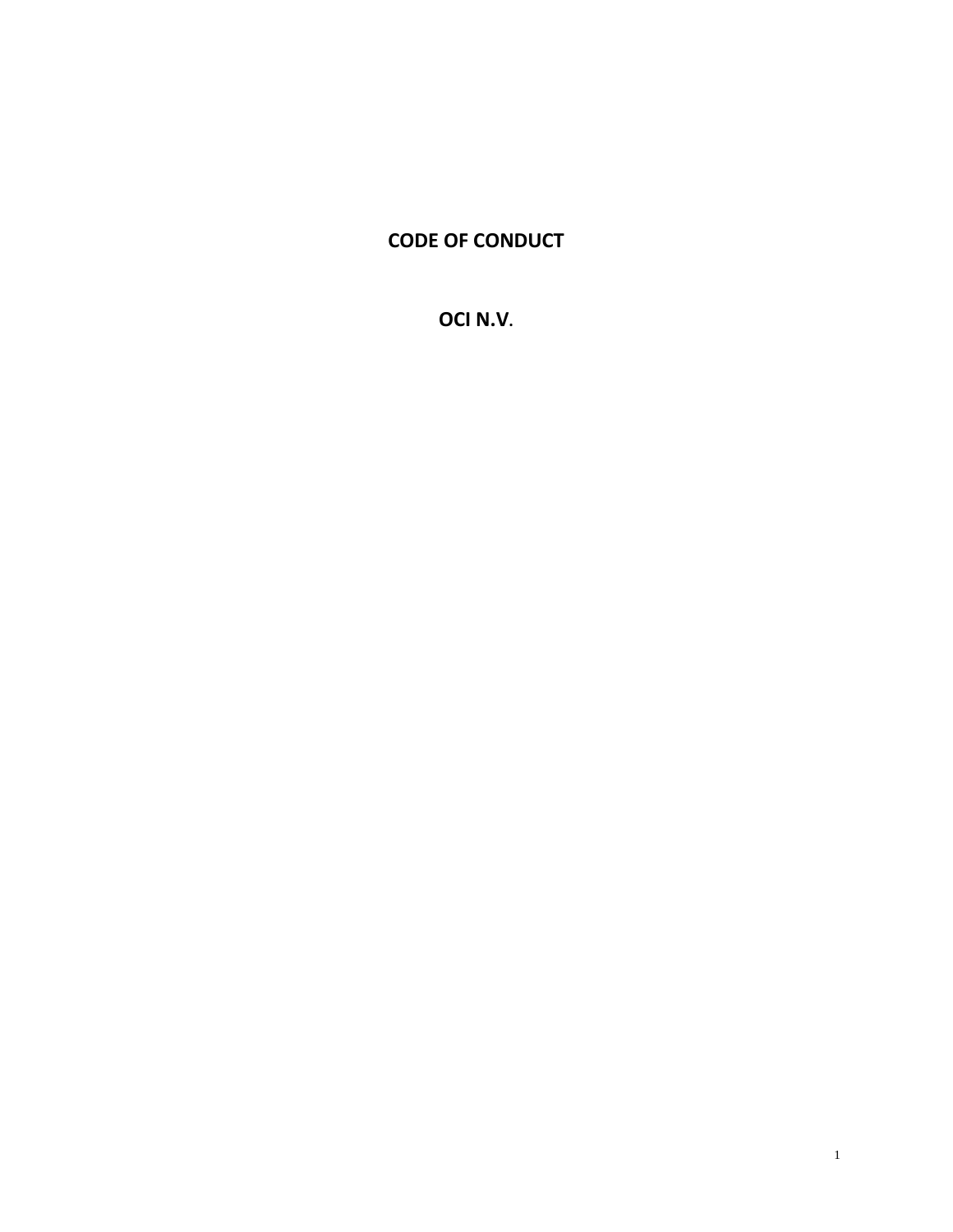# Contents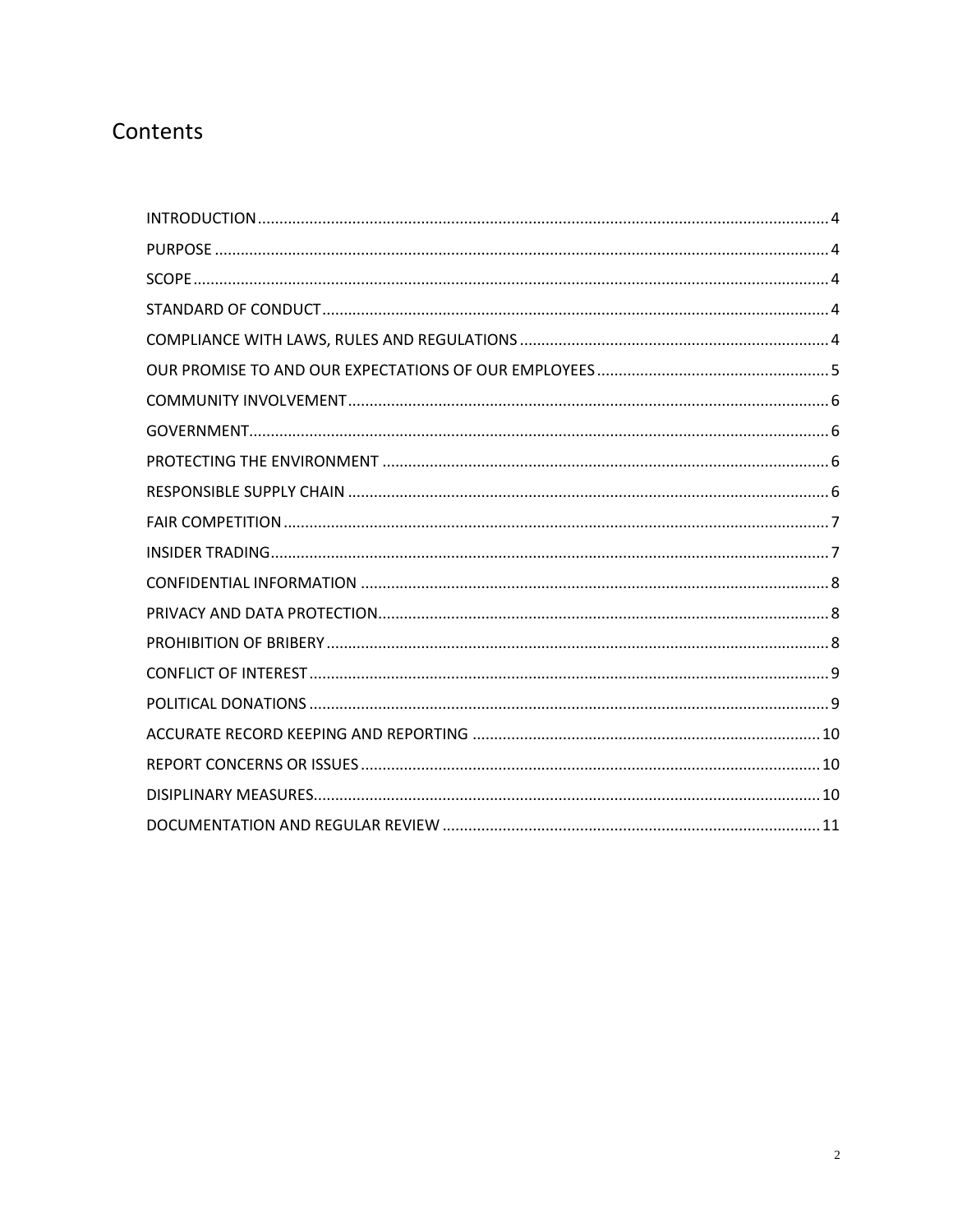# **CODE OF CONDUCT**

#### **LETTER OF THE CHAIRMAN AND CEO**

Dear colleagues,

One of most valuable assets of OCI is its reputation as a trustworthy partner. Protecting this asset is the job of everyone at OCI. To that end, the Board of Directors has established a Code of Conduct ("CoC") to help all of us, including the Board, comply with the law and maintain the highest standards of ethical conduct.

The CoC is not so much a rule book as it is a framework which defines day-to-day attitudes and behaviors that we expect all employees to adopt. The CoC outlines in specific terms what we stand for as a company and the conduct required in the workplace, in how we deal with business partners, serve our customers and also, the broader responsibilities we have to the communities in which we work and live. In this updated version of our Code we have added explanations on several subjects. For more guidance, please contact your management, your Local Compliance Officer or the Group Compliance Officer.

Please read this document carefully, understand its contents and then apply the principles it states in the course of your work. Such conduct is not only the right thing to do, it is the law. If you are in a situation that you believe may violate or lead to a violation of this CoC, follow the guidance described under "Report Concerns or Issues".

As you all know, our reputation is integral to our success, and reputation comes from our actions on a continuous basis. Your performance in conducting our business in a manner that is consistent with the principles contained in the Code will enable us to keep and enhance that reputation.

Thank you,

Michael Bennet Ahmed El-Hoshy

Non-Executive Chairman Chief Executive Officer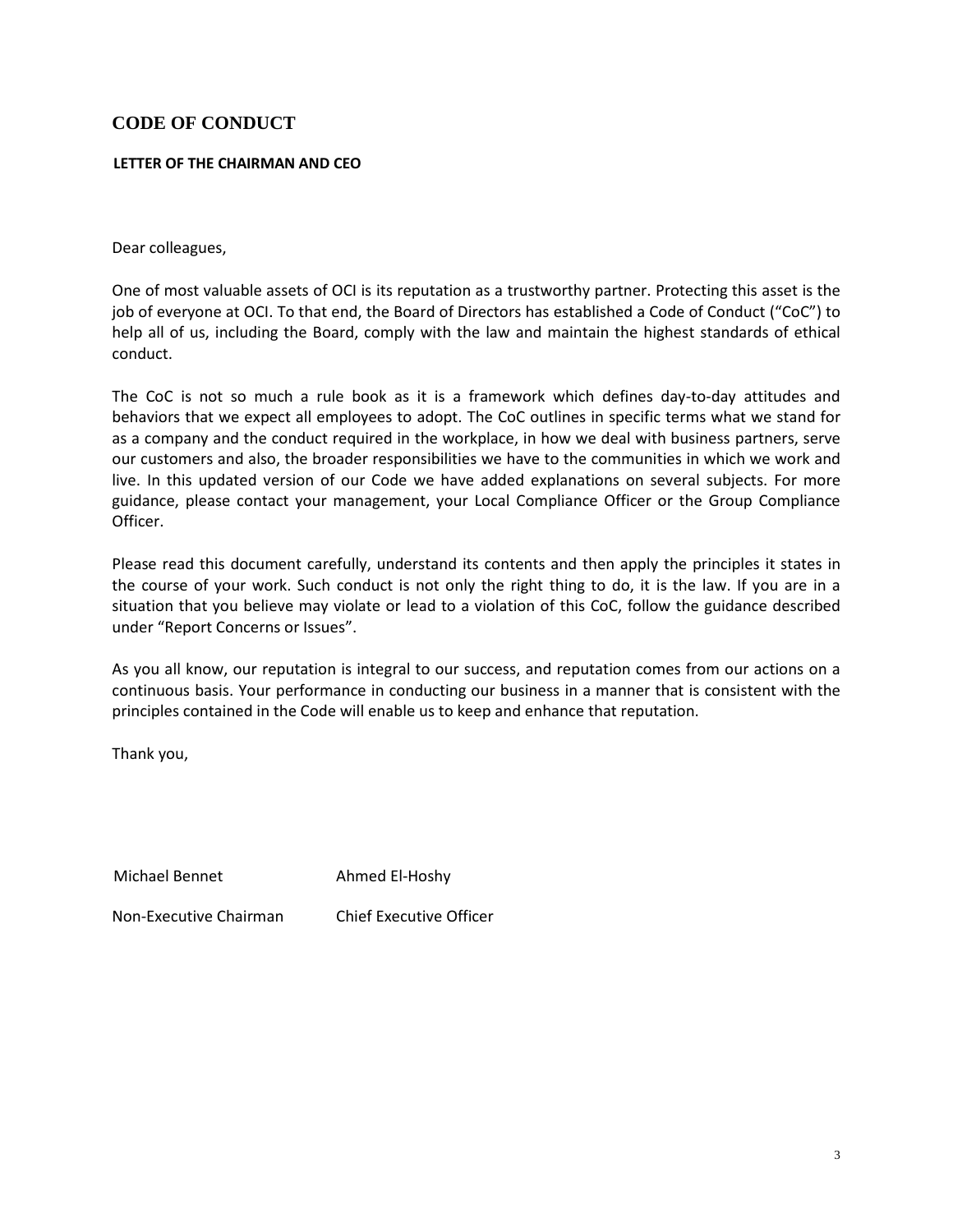# <span id="page-3-0"></span>**INTRODUCTION**

OCI<sup>1</sup> strives to conduct all business activities responsibly, efficiently, transparently, and with integrity and respect towards all stakeholders. Our values underpin everything we do and form the essence of our CoC.

### <span id="page-3-1"></span>**PURPOSE**

The CoC supports our vision and strategic objectives of value creation for all stakeholders while protecting the triple bottom line of People, Planet, and Profit, and holds every employee to the highest standards of business conduct. We place great value on our CoC, which is fundamental to our reputation and continued success.

## <span id="page-3-2"></span>**SCOPE**

The CoC contains the policies and principles that govern how each employee of OCI is expected to conduct his- or herself while carrying out his or her duties and responsibilities on behalf of OCI. Compliance with these principles is a condition of employment or engagement with OCI.

This Policy applies to all employees, officers and directors of OCI, contract staff and others engaged through an agreement.

OCI's management team is responsible for the implementation of the CoC. The effectiveness of the CoC is monitored through our Compliance Program and hence ensures all employees are aware of and committed to our CoC. In conjunction with OCI's Whistleblowing Policy our CoC provides a safe and confidential procedure to raise any concerns and breaches.

# <span id="page-3-3"></span>**STANDARD OF CONDUCT**

We conduct our operations with the highest standards of honesty, integrity, and fairness. We foster a business environment that protects the rights and interests of all stakeholders.

Because no code or policy can anticipate every situation that may arise, we expect each employee to act with honesty and integrity, to exercise independent professional judgement and to deter wrongdoing in the conduct of all duties and responsibilities.

## <span id="page-3-4"></span>**COMPLIANCE WITH LAWS, RULES AND REGULATIONS**

OCI and all its employees are required to comply with the applicable laws, rules and regulations of the jurisdictions in which we operate.

 $1$  OCI N.V. and its subsidiaries, Joint Ventures and other 50% or more controlled entities.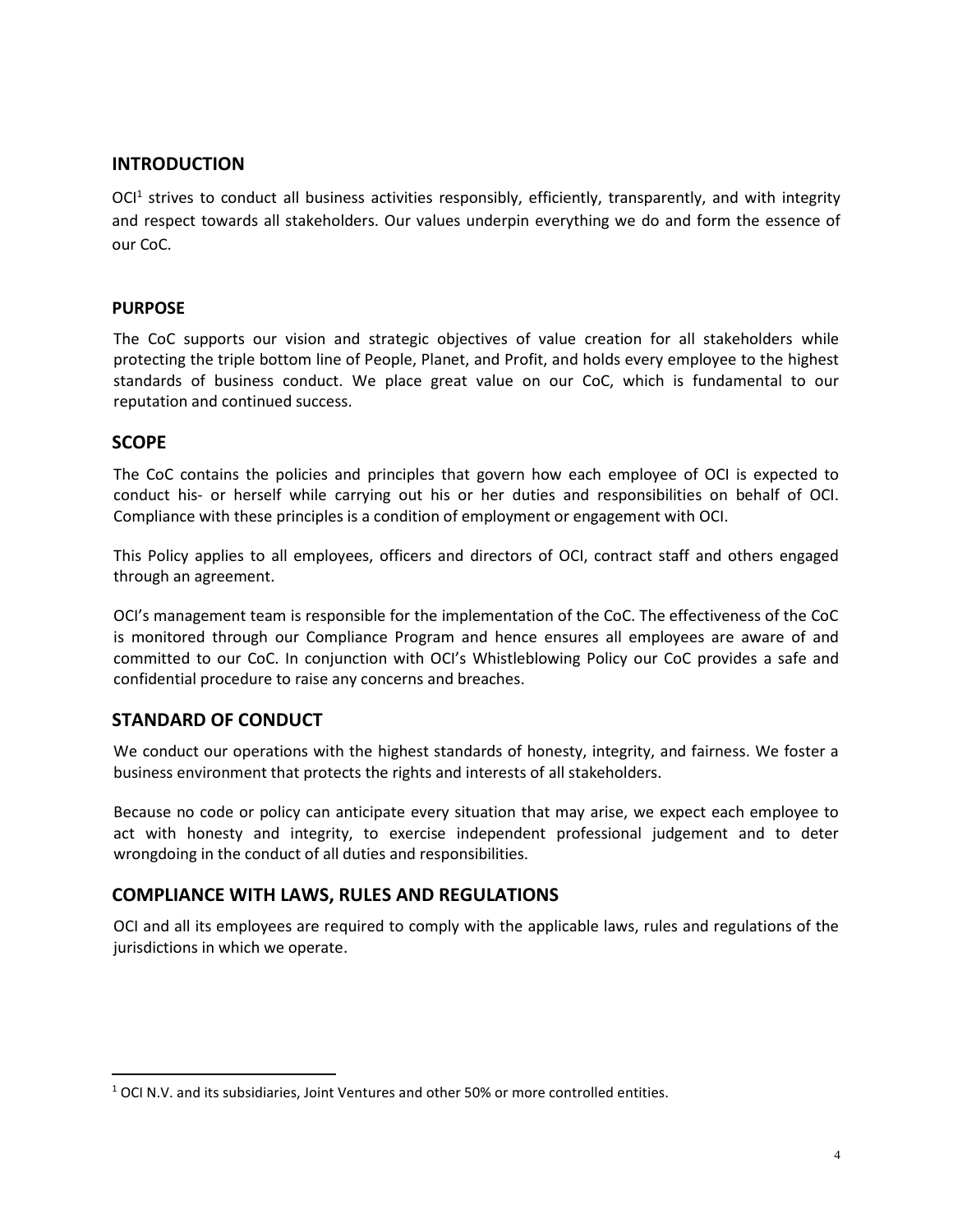# <span id="page-4-0"></span>**OUR PROMISE TO AND OUR EXPECTATIONS OF OUR EMPLOYEES**

Our employees are fundamental to the success of our business. We are committed to:

- Creating a positive workplace environment where there is mutual trust and respect towards and amongst employees, with a shared sense of responsibility for fostering our reputation and success.
- Equal employment opportunities where employees are recruited, employed and retained based on their qualifications and experience regardless of race, gender, or religion.
- Providing training and development for all employees to foster professional growth and enrichment.
- Providing a safe and healthy workplace for all employees by implementing the highest international safety standards.
- Maintaining an open line of communication across OCI and respecting the right of employees to freedom of association.

Accordingly, we hold every employee accountable for their conduct when carrying out duties and responsibilities on our behalf. Employees are expected to:

- Treat all individuals with respect, tolerance, dignity and without prejudice to create a mutually respectful and positive working environment. We will not tolerate any form of harassment or bullying.
- Endeavor to deal fairly with our customers, suppliers, competitors and employees. We have a zero tolerance policy for bribery, manipulation, concealment, abuse of privileged information, misrepresentation of material facts, or any other unfair-dealing practice.
- Take pride in their work, their workplace, and their professional development to further both their individual and our collective continued success.
- Respect and protect the OCI's assets and ensure their efficient use. Theft, embezzlement, carelessness and waste have a direct impact on our profitability. All OCI's assets should only be used for legitimate business purposes.
- Be safety, quality and environmental stewards. We train all employees to implement the best sustainable practices, striving to meet or exceed international health, safety, quality, and environmental standards.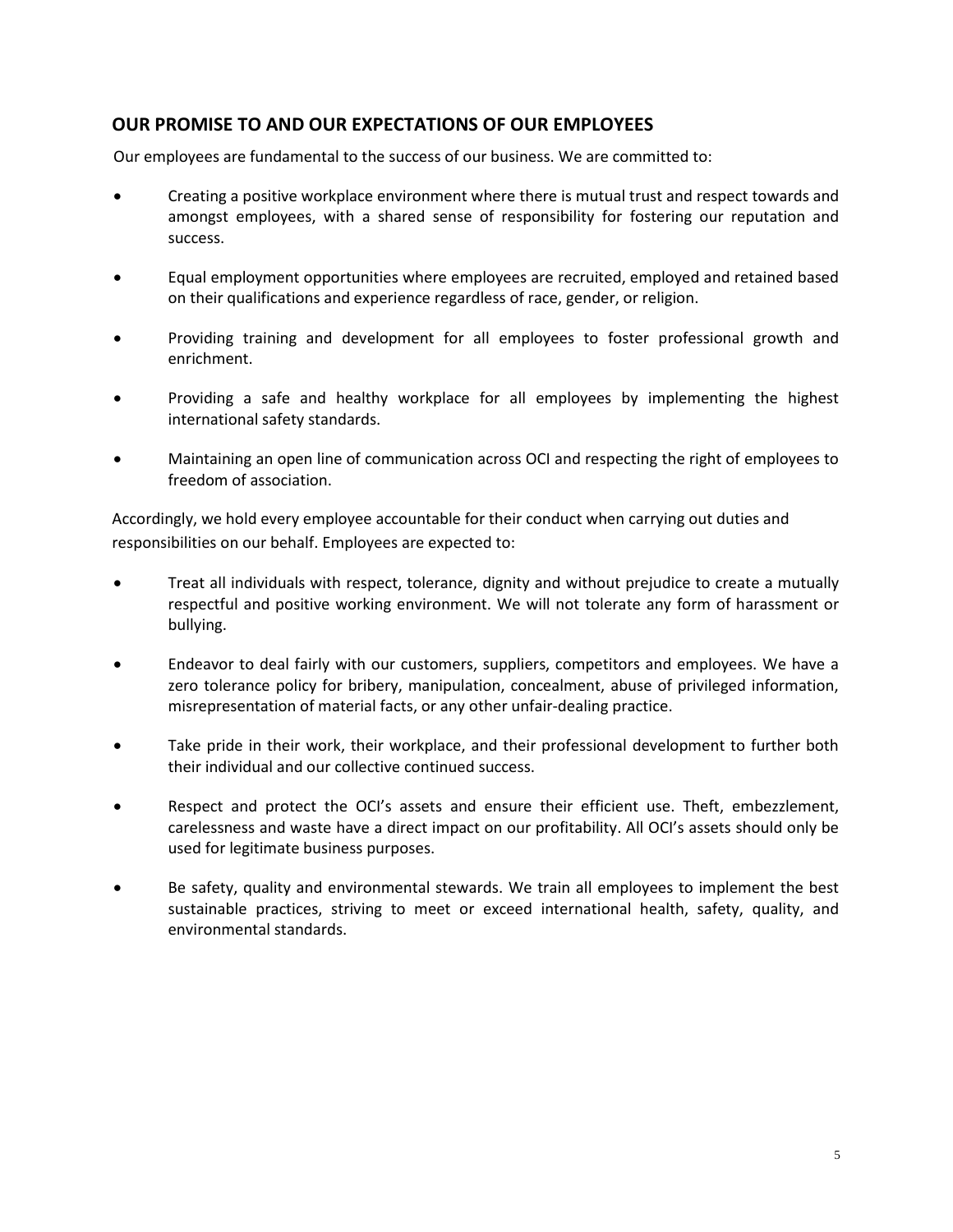# <span id="page-5-0"></span>**COMMUNITY INVOLVEMENT**

As a trusted corporate citizen, we strive to be a local company in each of its host communities, actively cultivating a local identity and employing local talent. We believe each community in which we operate plays an integral role in its success. Therefore, we have a vested interest in supporting the economic and social well-being of all stakeholders and communities by setting global good corporate citizenship standards, all while respecting local sensitivities.

OCI will regularly contribute to the economic and social development of our home and host communities and expect all employees to promote the observance of human rights in the countries where we operate. We endorse the principles set forth in the Universal Declaration of Human Rights (the "UDHR").

# <span id="page-5-1"></span>**GOVERNMENT**

The laws, rules and regulations applicable to contracting with government entities are complex and may impose different and special requirements on OCI. Failure to comply with these requirements may be a criminal offence. We strive to comply with these requirements and expect all employees to do so. Questions regarding compliance should be referred to appropriate members of staff, legal counsel, Local Compliance Officer or Group Compliance Officer, as necessary.

## <span id="page-5-2"></span>**PROTECTING THE ENVIRONMENT**

OCI is committed to being an environmental steward by: (i) implementing the best technology available where applicable to minimise its environmental footprint and promote sustainable business best practices, (ii) complying with all environmental laws and regulations and have applicable environmental permits and registrations for the business sector in which OCI operates, (iii) keeping and maintaining all permits and registrations current, (iv) preventing accidental releases of hazardous materials into the environment, and (v) minimizing environmental impacts on the local community.

## <span id="page-5-3"></span>**RESPONSIBLE SUPPLY CHAIN**

OCI strives to pursue mutually beneficial relationships with its customers, suppliers and business partners. We are committed to providing branded products and services at a consistently high level of quality to our customers.

## *Supplier Code of Conduct*

We seek to award business to suppliers and business partners who are committed to act fairly and with integrity towards their stakeholders, who have adopted and promote the implementation of our or equivalent business principles through adherence to our Supplier Code of Conduct, and who observe the applicable laws of the country in which they operate.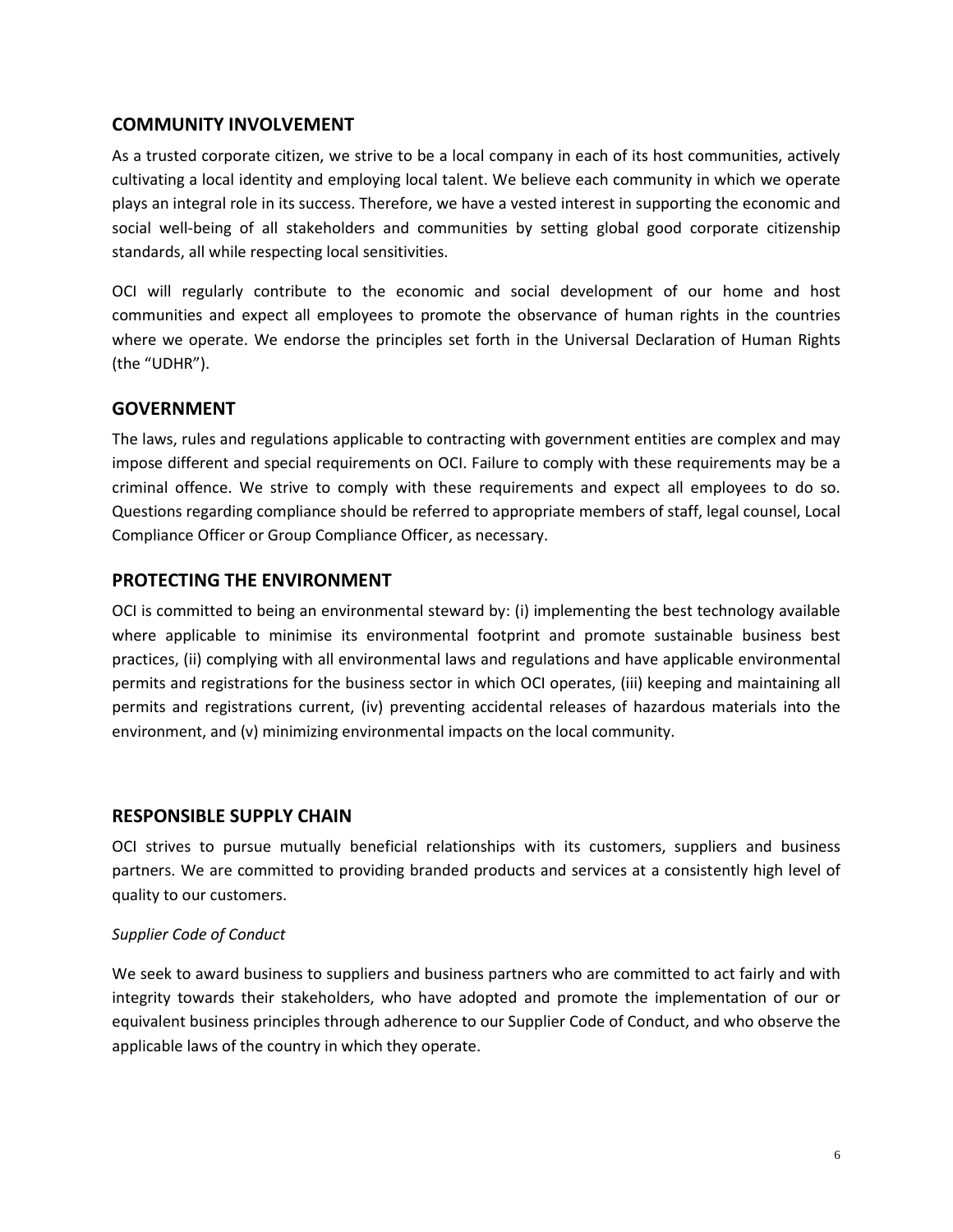#### *Integrity Due Diligence and Screening*

When selecting a supplier or business partner we perform customary screening and due diligence including a screening of the business partner against sanction lists and compliance databases. We also check if any adverse media coverage in relation to the business partner exists, including if the future business partner has been involved in other unethical or illegal conduct. All employees must comply with OCI's Third Party Due Diligence Policy.

#### *Business Partner Sustainability*

As part of our Product and Environmental Stewardship programs, we also conduct customary reviews of our business partners and suppliers to ensure their compliance with all applicable environmental laws and regulations. We also encourage our busines partners to reduce the environmental impacts of their operations on local communities, both in terms of process safety and effective waste management.

### <span id="page-6-0"></span>**FAIR COMPETITION**

OCI is committed to the principle of free enterprise and seeks to compete fairly. OCI and our employees adhere to laws and regulations which are designed to ensure effective competition. None should take unfair advantage of anyone through manipulation, concealment, abuse of privileged information, misrepresentation of material facts or any other unfair dealing practice. All employees must comply with the Competition Policy.

This means, for example, that none of our employees conducts discussions with competitors in which prices or capacities are addressed. Agreements with business partners and third parties about non-competition or on the division of customers, regions, or production programs are also impermissible. The arbitrary favouring or exclusion of contract partners is also impermissible.

## **RESPONSIBLE ADVERTISING, SALES AND MARKETING PRACTICES**

OCI conducts its advertising, sales, and marketing activities ethically and in compliance with all applicable laws and codes on advertising practices. OCI publishes product handling and safety information for all its products on its [website.](https://www.oci.nl/operations/our-products/) We commit to honestly and factually describing the performance and quality of its products.

#### <span id="page-6-1"></span>**INSIDER TRADING**

Employees may come across information that is not yet publicly available, but which could be valuable to investors. No-one should disclose or use non-public information that a

Insider trading can be defined as any confidential price-sensitive knowledge and data that can provide an unfair advantage when buying and selling shares of a publicly traded company, such as OCI N.V.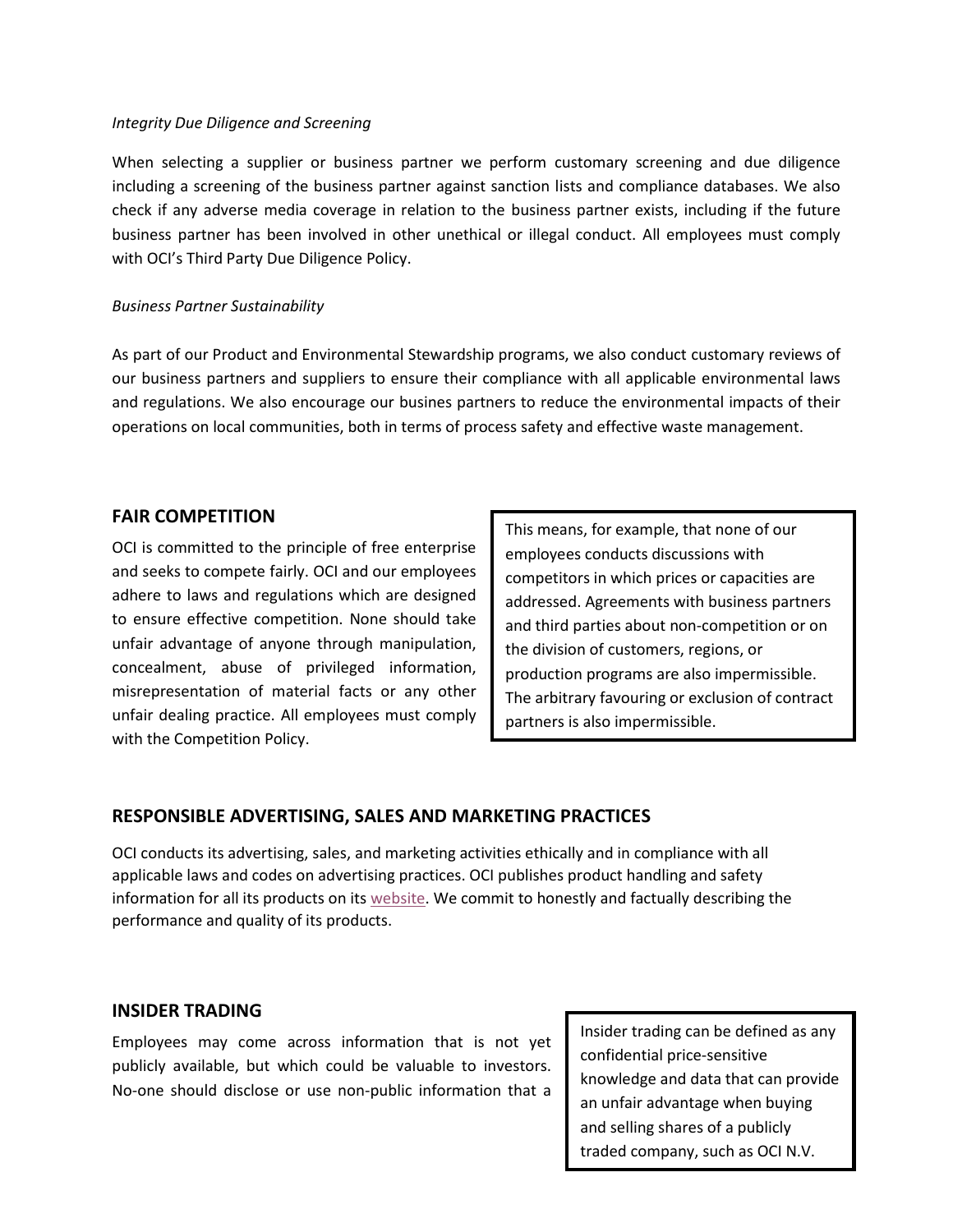reasonable investor would consider important when deciding whether to trade. All employees must comply with OCI's Insider Trading Code.

# <span id="page-7-0"></span>**CONFIDENTIAL INFORMATION**

Employees should maintain the confidentiality of information entrusted to them by OCI or its customers, except when disclosure is authorized or legally mandated. Confidential information includes all nonpublic information that might be of use to competitors, or harmful to OCI or its customers, if disclosed.

# <span id="page-7-1"></span>**PRIVACY AND DATA PROTECTION**

Confidential information may not be used in any way that is illegal, unethical or might otherwise damage OCI's reputation. Personal information of employees, customers or business partners may only be processed where there is a legitimate business purpose. For the processing of sensitive personal data additional requirements need to be complied with. Internationally transferring of data from the EEA to socalled "Non-adequate" countries and third parties is prohibited unless an adequate level of protection can be assured. All employees must comply with OCI's Guidance on Privacy and Data Protection.

Personal information can be anything that can be used to identify an individual, not limited to, but including name, address, date of birth, marital status, contact information, ID issue and expiry date, financial records, credit information, medical history, where one travels, and intentions to acquire goods and services.

# <span id="page-7-2"></span>**PROHIBITION OF BRIBERY**

OCI conducts its business free from bribery and corruption and expects the same from its employees and those with whom it conducts business. OCI and its employees do not receive or offer, direct or indirectly, any tangible or intangible bribes, or anything of value that could be construed as a bribe, in any form.

Bribery can take many forms, amongst others in gifts, entertainment, travel & lodging. All employees can find further guidance in OCI's Anti-bribery and Anti-corruption Policy.

There is a thin line between an acceptable gift or entertainment activity and a gift and/ or entertainment activity being or being perceived as a bribe. This depends on circumstances, especially and/ cultural differences. Note that (international) laws and regulation do not prohibit gift giving, they prohibit the payment of bribes, including those disguised as gifts.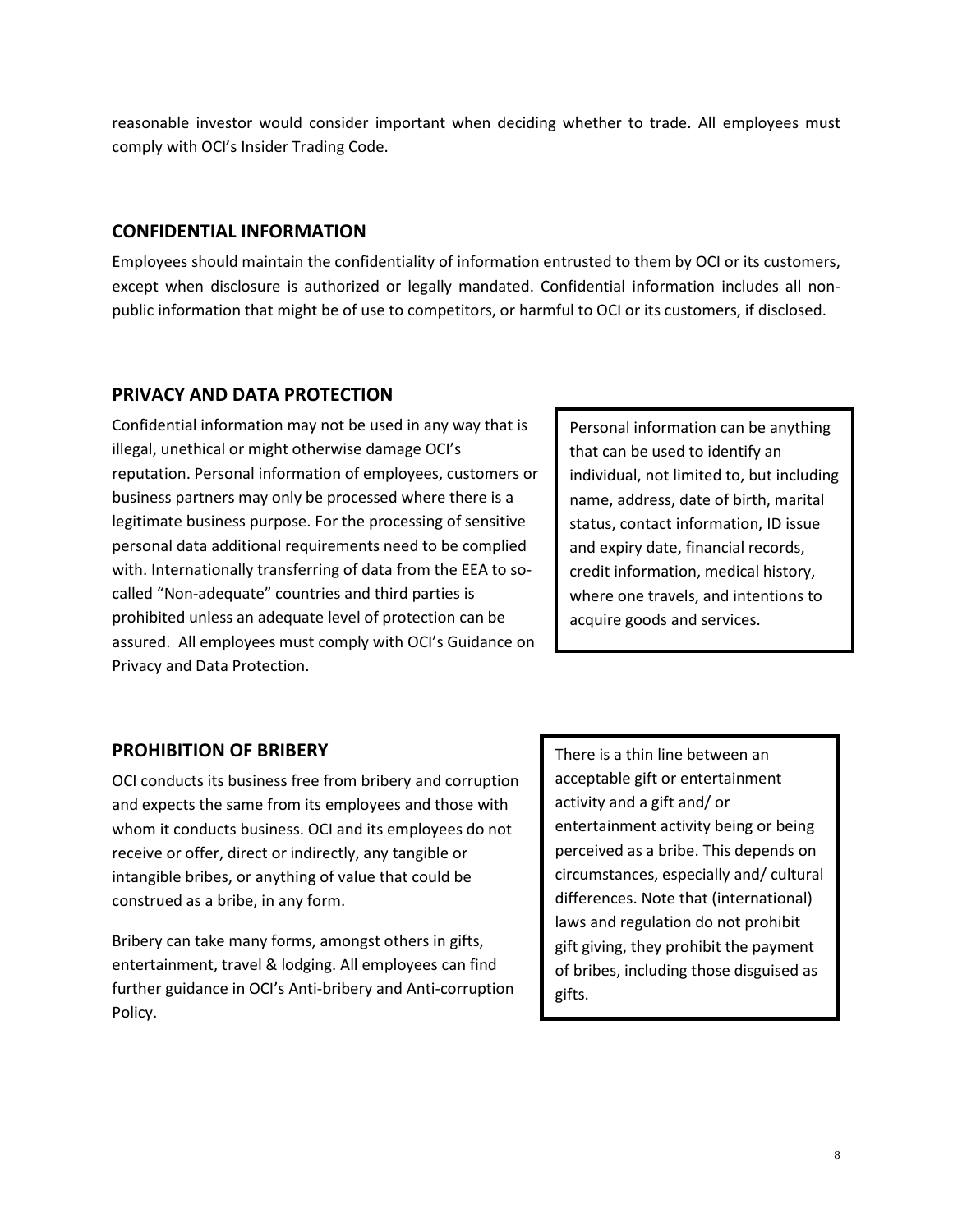# <span id="page-8-0"></span>**CONFLICT OF INTEREST**

Employees should avoid conflicts of interest between themselves and OCI. A conflict of interest can occur when the private interest of an employee interferes in any way – or even appears to interfere – with the interests of OCI. A conflict situation can arise when an employee takes actions or has interests that make it difficult to perform his or her company work objectively and effectively. Conflicts of interest also arise when an employee or a member of his or her immediate family receives improper personal benefits as a result of his or her position at OCI.

A conflict of interest occurs when an employee's private affairs or financial interests are in conflict, or could result in a perception of conflict, with the employee's duties or responsibilities in such a way that the employee's ability to act in OCI's interest could be impaired.

Employees are prohibited from:

- Taking for themselves personally opportunities that are discovered through the use of OCI's property, information or position;
- Using OCI's property, information or position for personal gain, and;
- Competing with OCI.

Any situation that involves, or may reasonably be expected to involve, a conflict of interest with OCI should be disclosed promptly by the employee to his or her immediate or next higher level manager or otherwise through any chosen reporting channel in accordance with the OCI's Whistleblower Policy.

## <span id="page-8-1"></span>**POLITICAL DONATIONS**

Political contributions refer to contributions of anything of value to support a political goal.

OCI does not support political parties. This does not preclude OCI from supporting political views in the company's interest, and provided that any such support is conducted in accordance with applicable laws and regulations and with the prior approval of OCI's legal and compliance departments. Employees may only make political donations or voice political opinions in the name of OCI, after internal approvals.

Contributions to industry associations or fees for memberships in organizations that serve business interests are not considered to be political contributions.

Examples of political donations are (i) advisory fees, (ii) payments or donations to political parties, (iii) political organizations or individual politicians, (iv) paying employees during working hours to work at a political function; and (v) paying for campaign expenses.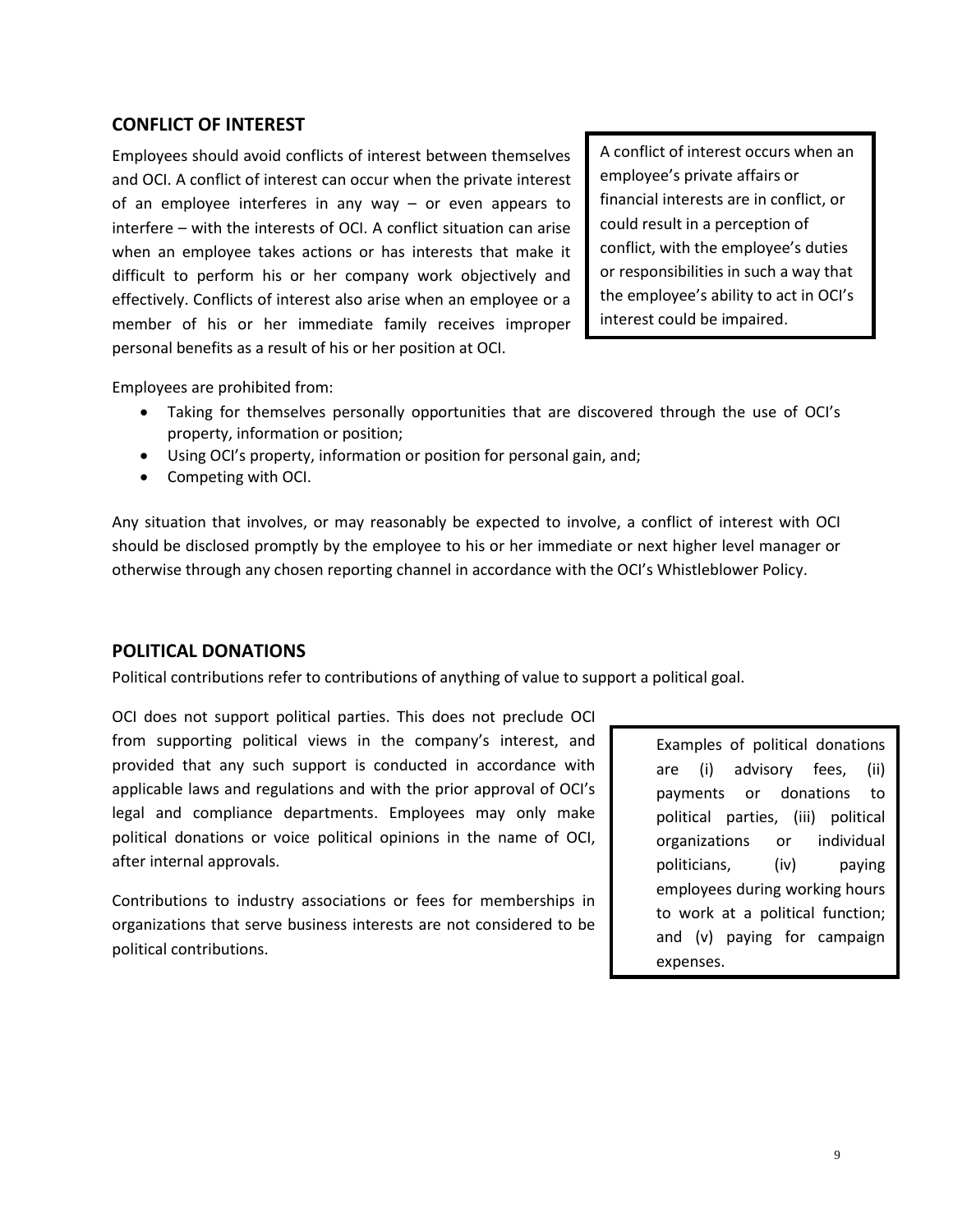# <span id="page-9-0"></span>**ACCURATE RECORD KEEPING AND REPORTING**

Employees should accurately reflect the transactions of OCI in its books, records, accounts and reports and should maintain an adequate system of internal controls and disclosure controls to promote compliance with the laws, rules and regulations, including international established accounting standards, applicable to OCI. All reports, documents or communications authorized or legally mandated for disclosure to the public should be full, fair, accurate, timely and understandable.

Falsification of any company record is prohibited, as well as circumvention of record keeping and reporting principles. Accordingly, in conducting business transactions, we shall not make alterations of information which is contained in client data and/ or payment instructions, splitting of transactions or any other deviation from ordinary and common processing procedures, in each case having the effect of disguising the identity of parties or of disguising or misrepresenting information.

# <span id="page-9-1"></span>**REPORT CONCERNS OR ISSUES**

Employees should promote ethical behavior and should encourage other employees to talk to supervisors or managers when in doubt about the best course of action in a particular situation. Within OCI employees on all levels are encouraged to report, in good faith, any suspected misbehavior or malpractice to their immediate or next higher level manager, including possible violations of laws, rules and regulations.

Furthermore, OCI has adopted a Whistleblower Policy that provides a comprehensive procedure to report concerns, including the possibility to report anonymously and outside the ordinary reporting channels, via the independent outside helpline Ethicspoint [\(Oci.ethicspoint.com\)](https://secure.ethicspoint.eu/domain/media/en/gui/106386/index.html).

## <span id="page-9-2"></span>**DISIPLINARY MEASURES**

Employees are each held accountable for compliance with the CoC with regard to issues within his or her control. OCI employees must comply with the laws, rules and regulations that apply to their day-today activities, as well as OCI internal Policies and Procedures.

In case of a concrete suspicion of violation of the CoC or other (local) laws and regulations, OCI may investigate the suspicion and/ or suspected employee, taking into account principles of proportionality and reasonable investigative measures (such as e-mail investigations).

Failure to comply is a serious violation and may result in disciplinary measures or actions by public authorities, up to and including:

- Written warnings;
- Transfer to another department or other forms of demotion;
- Suspension of bonus or other employment condition;
- Termination or suspension of employment;
- Indictments by public authorities;
- Civil and criminal penalties; and
- Imprisonment of individual employees responsible for the violation.